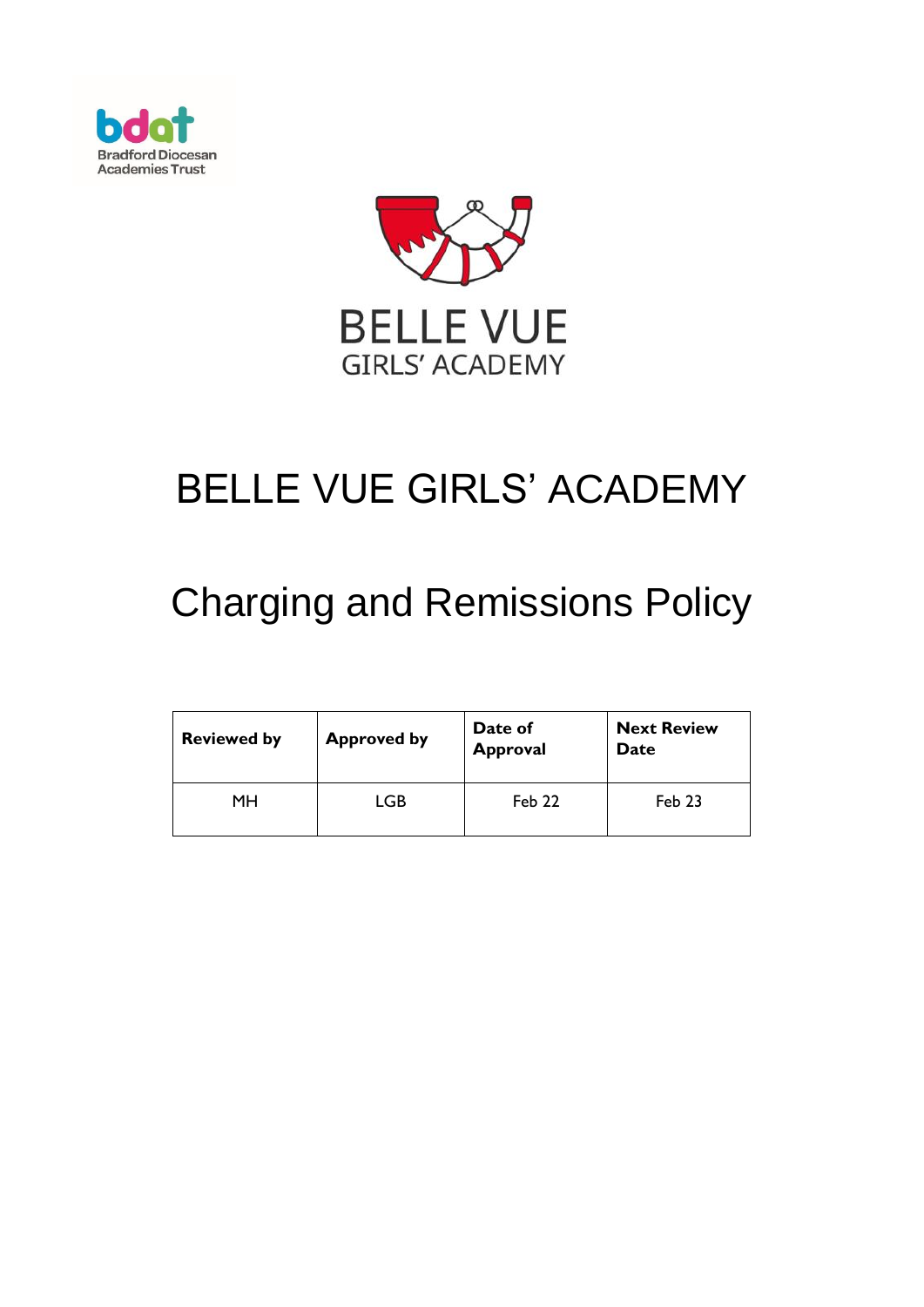# **1.Aims**

Belle Vue Girls' Academy aims to:

- Have robust, clear processes in place for charging and remissions
- Clearly set out the types of activity that can be charged for and when charges will be made

# **2. Legislation and guidance**

This policy is based on advice from the Department for Education (DfE) on [charging](https://www.gov.uk/government/publications/charging-for-school-activities)  [for school activities](https://www.gov.uk/government/publications/charging-for-school-activities) and [the Education Act 1996,](http://www.legislation.gov.uk/ukpga/1996/56/part/VI/chapter/III) sections 449-462 of which set out the law on charging for school activities in England. Academies are required to comply with this Act through their funding agreements.

## **3. Definitions**

- **Charge**: a fee payable for specifically defined activities
- **Remission**: the cancellation of a charge which would normally be payable

## **4.1 The Governing Body**

The governing body has overall responsibility for approving the charging and remissions policy, but can delegate this to the finance committee.

## **4.2 Headteachers**

The Headteacher is responsible for ensuring staff are familiar with the charging and remissions policy, and that it is being applied consistently.

## **4.3 Staff**

Staff are responsible for:

- Implementing the charging and remissions policy consistently
- Notifying the Headteacher of any specific circumstances which they are unsure about or where they are not certain if the policy applies

The academy will provide staff with appropriate training in relation to this policy and its implementation.

## **4.4 Parents**

Parents are expected to notify staff or the Headteacher of any concerns or queries regarding the charging and remissions policy.

#### **5. Where charges cannot be made**

Below we set out what we **cannot** charge for:

#### **5.1 Education**

• Admission applications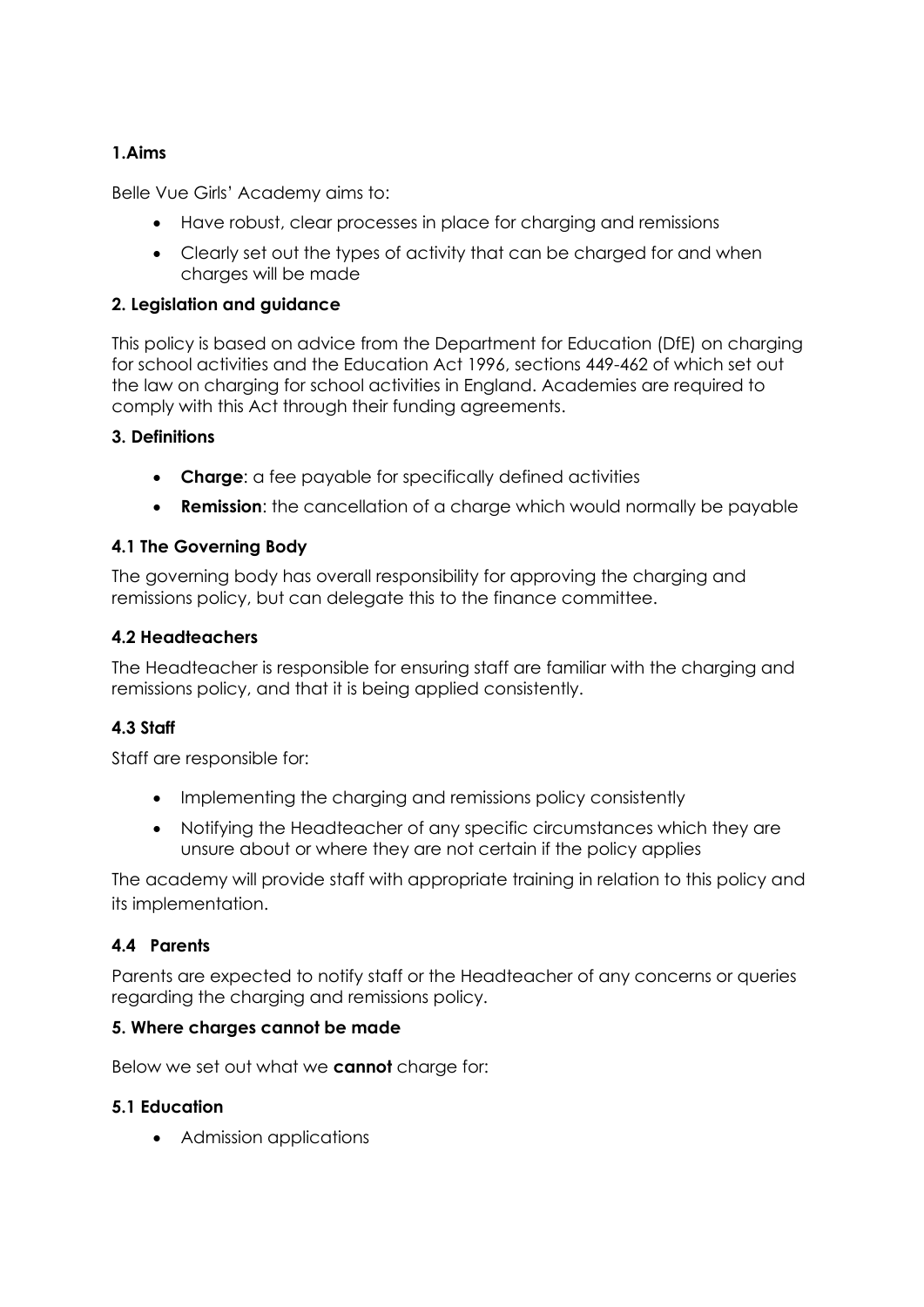- Education provided during school hours (including the supply of any materials, books, instruments or other equipment)
- Education provided outside school hours if it is part of:
	- o The national curriculum
	- o A syllabus for a prescribed public examination that the pupil is being prepared for at the school
	- o Religious education
	- Instrumental or vocal tuition, for pupils learning individually or in groups, unless the tuition is provided at the request of the pupil's parent
	- Entry for a prescribed public examination if the pupil has been prepared for it at the academy
	- Examination re-sit(s) if the pupil is being prepared for the re-sit(s) at the academy

# **5.2 Transport**

- Transporting registered pupils to or from the academy premises, where the local authority has a statutory obligation to provide transport
- Transporting registered pupils to other premises where the governing board or local authority has arranged for pupils to be educated
- Transport that enables a pupil to meet an examination requirement when he or she has been prepared for that examination at the academy
- Transport provided in connection with an educational visit

# **5.3 Residential visits**

- Education provided on any visit that takes place during academy hours
- Education provided on any visit that takes place outside academy hours if it is part of:
	- o The national curriculum
	- o A syllabus for a prescribed public examination that the pupil is being prepared for at the school
	- o Religious education
	- o Supply teachers to cover for those teachers who are absent from school accompanying pupils on a residential visit

# **6. Where charges can be made**

Below we set out what we **can** charge for:

## **6.1 Education**

- Any materials, books, instruments or equipment, where the child's parent wishes him or her to own them
- Optional extras (see below)
- Music and vocal tuition, in limited circumstances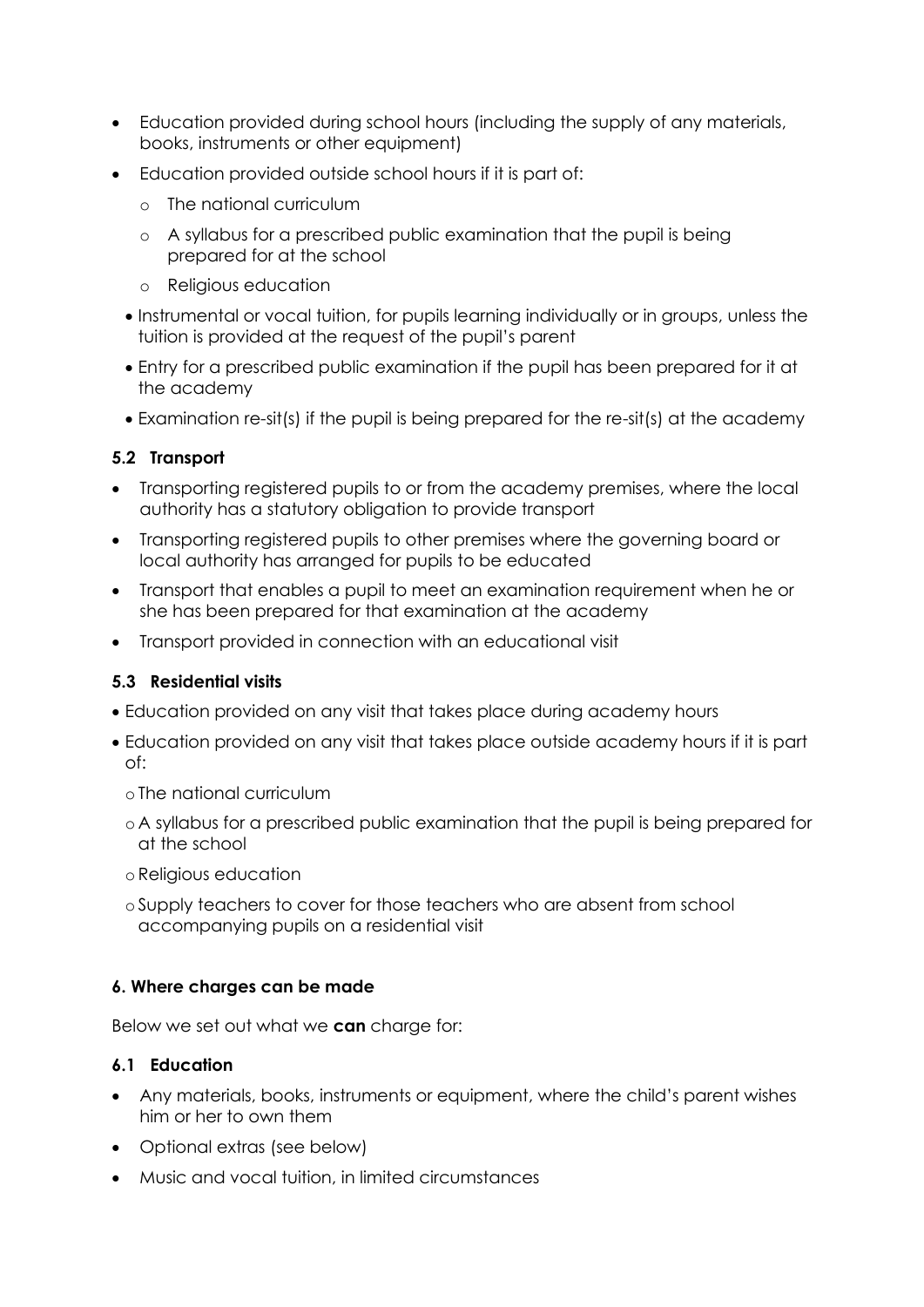• Community facilities

# **6.2 Optional extras**

We are able to charge for activities known as 'optional extras'. In these cases, academies can charge for providing materials, books, instruments or equipment. The following are optional extras:

- Education provided outside of academy time that is not part of:
	- o The national curriculum
	- o A syllabus for a prescribed public examination that the pupil is being prepared for at the school
	- o Religious education
	- Examination entry fee(s) if the registered pupil has not been prepared for the examination(s) at the academy
	- Transport (other than transport that is required to take the pupil to school or to other premises where the local authority or governing board has arranged for the pupil to be provided with education)
	- Board and lodging for a pupil on a residential visit
	- Extended day services offered to pupils (such as breakfast clubs, after-school clubs, tea and supervised homework sessions)

When calculating the cost of optional extras, an amount may be included in relation to:

- Any materials, books, instruments or equipment provided in connection with the optional extra
- The cost of buildings and accommodation
- Non-teaching staff
- Teaching staff engaged under contracts for services purely to provide an optional extra (including supply teachers engaged specifically to provide the optional extra)
- The cost, or an appropriate proportion of the costs, for teaching staff employed to provide tuition in playing a musical instrument, or vocal tuition, where the tuition is an optional extra

Any charge made in respect of individual pupils will not be greater than the actual cost of providing the optional extra activity, divided equally by the number of pupils participating.

Any charge will not include an element of subsidy for any other pupils who wish to take part in the activity but whose parents are unwilling or unable to pay the full charge.

In cases where a small proportion of the activity takes place during school hours, the charge cannot include the cost of alternative provision for those pupils who do not wish to participate.

Parental agreement is necessary for the provision of an optional extra which is to be charged for.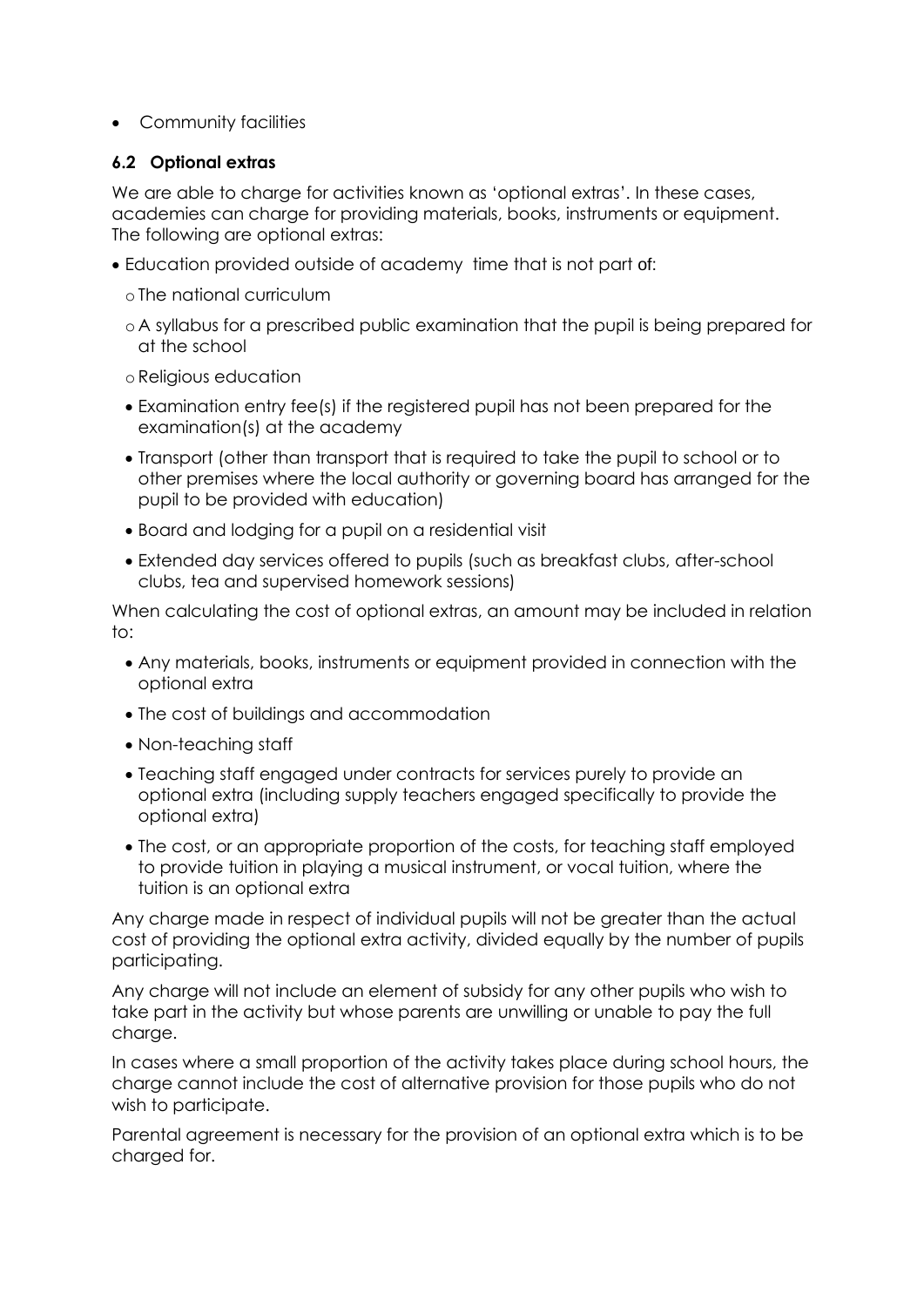# **6.3 Music tuition**

Academies can charge for vocal or instrumental tuition provided either individually or to groups of pupils, provided that the tuition is provided at the request of the pupil's parent.

Charges may not exceed the cost of the provision, including the cost of the staff giving the tuition.

Charges cannot be made:

- If the teaching is an essential part of the national curriculum
- For a pupil who is looked after by a local authority

# **6.4 Residential visits**

We can charge for board and lodging on residential visits, but the charge must not exceed the actual cost.

# **7. Voluntary contributions**

As an exception to the requirements set out in section 5 of this policy, the academy is able to ask for voluntary contributions from parents to fund activities during academy hours which would not otherwise be possible.

Some activities for which the school may ask parents for voluntary contributions include:

- School Trips
- Sports Events
- This list is not exhaustive

## **There is no obligation for parents to make any contribution, and no child will be excluded from an activity if their parents are unwilling or unable to pay**.

If the academy is unable to raise enough funds for an activity or visit then it will be cancelled.

## **8. Activities we charge for**

The school will charge for the following activities:

- Before and after school clubs
- The list is not exhaustive

For regular activities, the charges for each activity will be determined by the governing body and reviewed in July each year. Parents will be informed of the charges for the coming year in September each year.

## **8. Remissions**

In some circumstances the school may not charge for items or activities set out in sections 6 and 8 of this policy. This will be at the discretion of the governing body and will depend on the activity in question.

## **10. Monitoring arrangements**